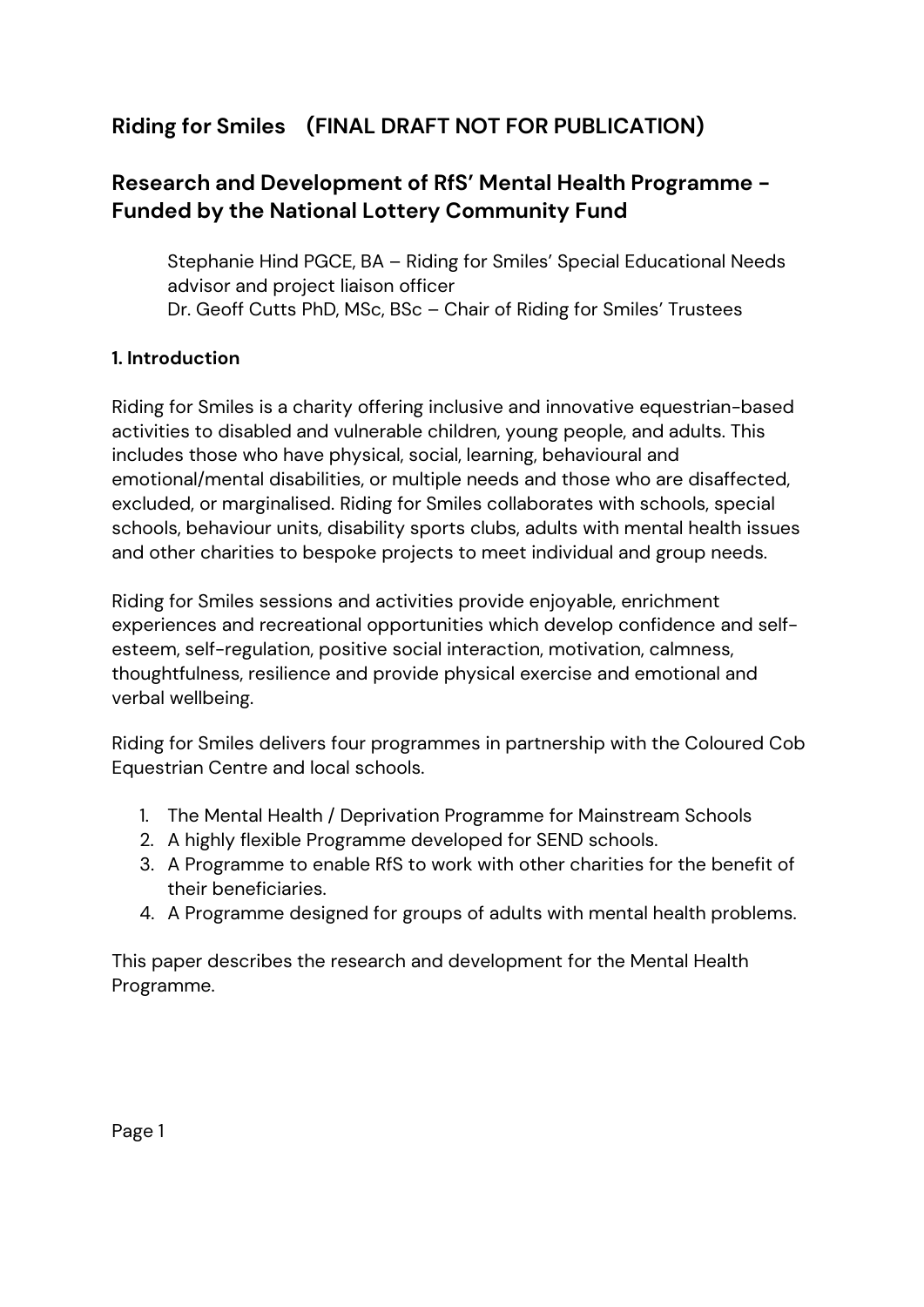#### **2. The Mental Health Programme.**

The Programme was planned in accordance with the Well-Being Pathway guidance which Includes Promote (environment supporting emotional growth), Identify (individuals needing support), Assess (specific needs for appropriate intervention), Provide (interventions to match specific needs), Review (how needs are being met and next steps, and Celebrate (reflect on positives, efforts, and success).

# **2.1 Identifying Risk Factors**

After studying the wealth of material available from mental health organisations Riding for Smiles identified the key risk factors known to cause poor emotional health and mental health issues in children. The head teachers from the participating schools identify the children to take part in the programme who all have one or more of these risk factors. Indeed, some children are complex cases and suffer from a combination of factors. Riding for Smiles therefore decided to include a list of these factors in the assessments to record which are relevant to each pupil and compare them with their presenting problems. Riding for Smiles can then analyse the findings on final assessments and outcomes and see if there is a correlation between successful activities and strategies and the possible cause of mental health issues.

The main identifying Risk Factors Include:-

**Genetics** Low IQ Specific developmental delay or neurodiversity Communication problems Difficult temperament Physical illness Academic failure Low self-esteem Overt parental conflict including domestic violence Family breakdown (including in care) Hostile rejecting relationships Failure of parents to adapt to child's changing needs Physical, sexual neglect or emotional abuse

Parental lack of emotional warmth Parental psychiatric illness Parental criminality Parental alcoholism or drug use High family stress level due to low income Family stress due to sick relative / sibling Parent with personality disorder Death and loss (including friendships) Bullying **Discrimination** Deviant peer influences / Peer pressure Socio-economic disadvantage Homelessness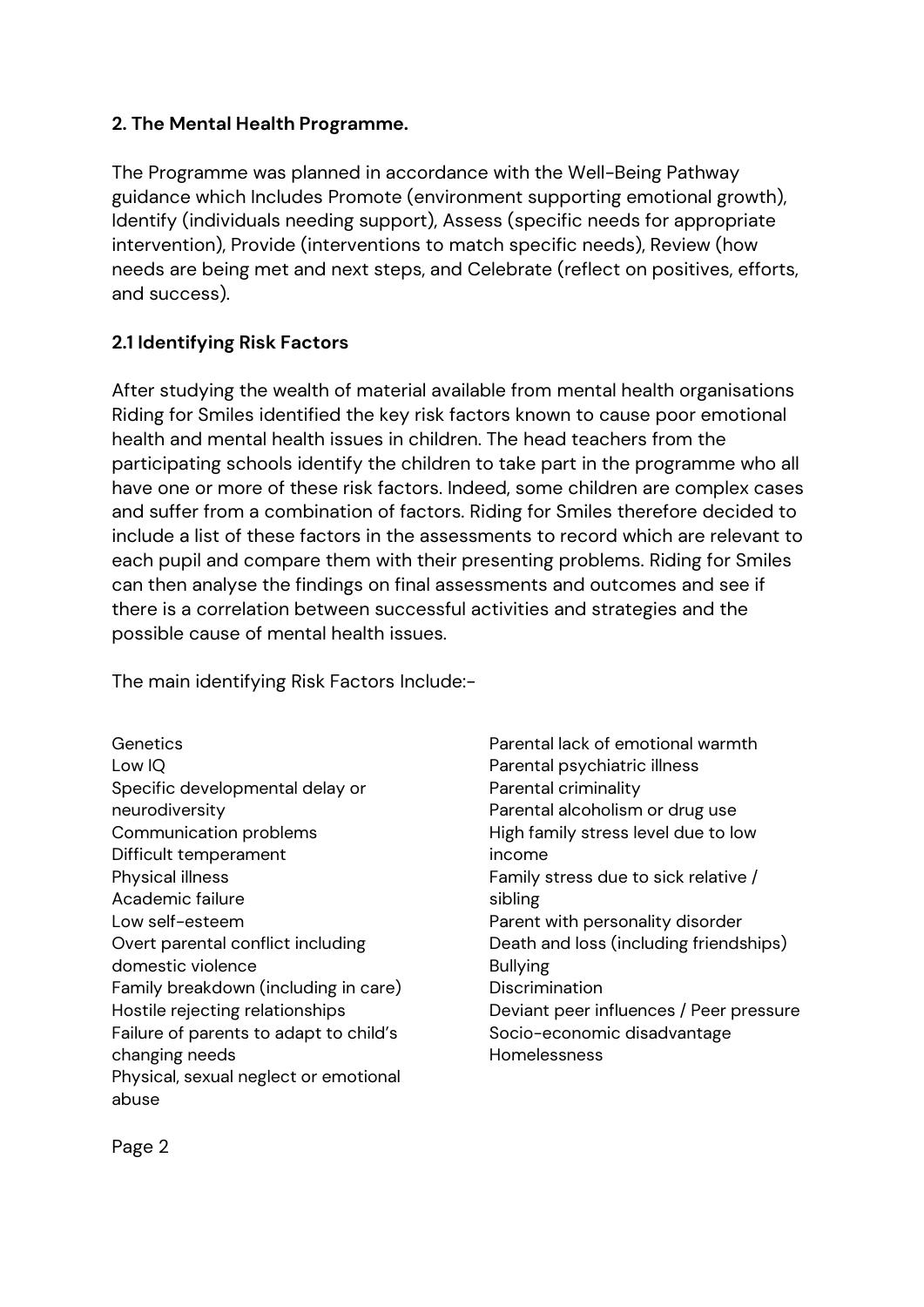#### **2.2 Areas of emotional and mental health concerns.**

The children chosen to take part in the programme present with a wide range of problems which are severely affecting their positive engagement in learning and therefore reaching their potential. For most their poor emotional health also has an impact on their ability to function proactively in society.

All the children involved in this programme present with several the problems listed below:

Insecure about own worth Unable to articulate feelings Withdrawn (sometimes showing discomfort) Unable to form good meaningful relationships Unable to behave appropriately to social environment Attachment issues Poor school attendance Signs of offending/challenging behaviours Lack of engagement in activities at home and school Poor emotional literacy ( identifying and labelling emotions, recognising physical and emotional cues or emotions, verbalising emotional experiences) Low confidence and self-esteem No pride in own work, behaviour, or achievements Unable to deal with emotions Poor empathy skills Angry outbursts / disruptive behaviour Attention seeking Poor child / parent relationship

Poor externalising behaviours (fighting, aggression, violating rules) Internalising behaviours (anxiety and depression) Persistent state of anxiety or arousal preventing learning taking place Depression/low mood / withdrawn Conduct and eating disorders Self- harm OCD Unable to accept praise Refers to self in negative terms Poor care of property No responsibility for behaviour / accepting consequences Unable to accept criticism/ frustration Does not express feelings appropriately Lack of empathy Finds it difficult to start / complete tasks Poor organisation / attention, involvement, and concentration Mood swings Lack of motivation Negative attitude Feelings related to stigma (isolated, ashamed, blames self)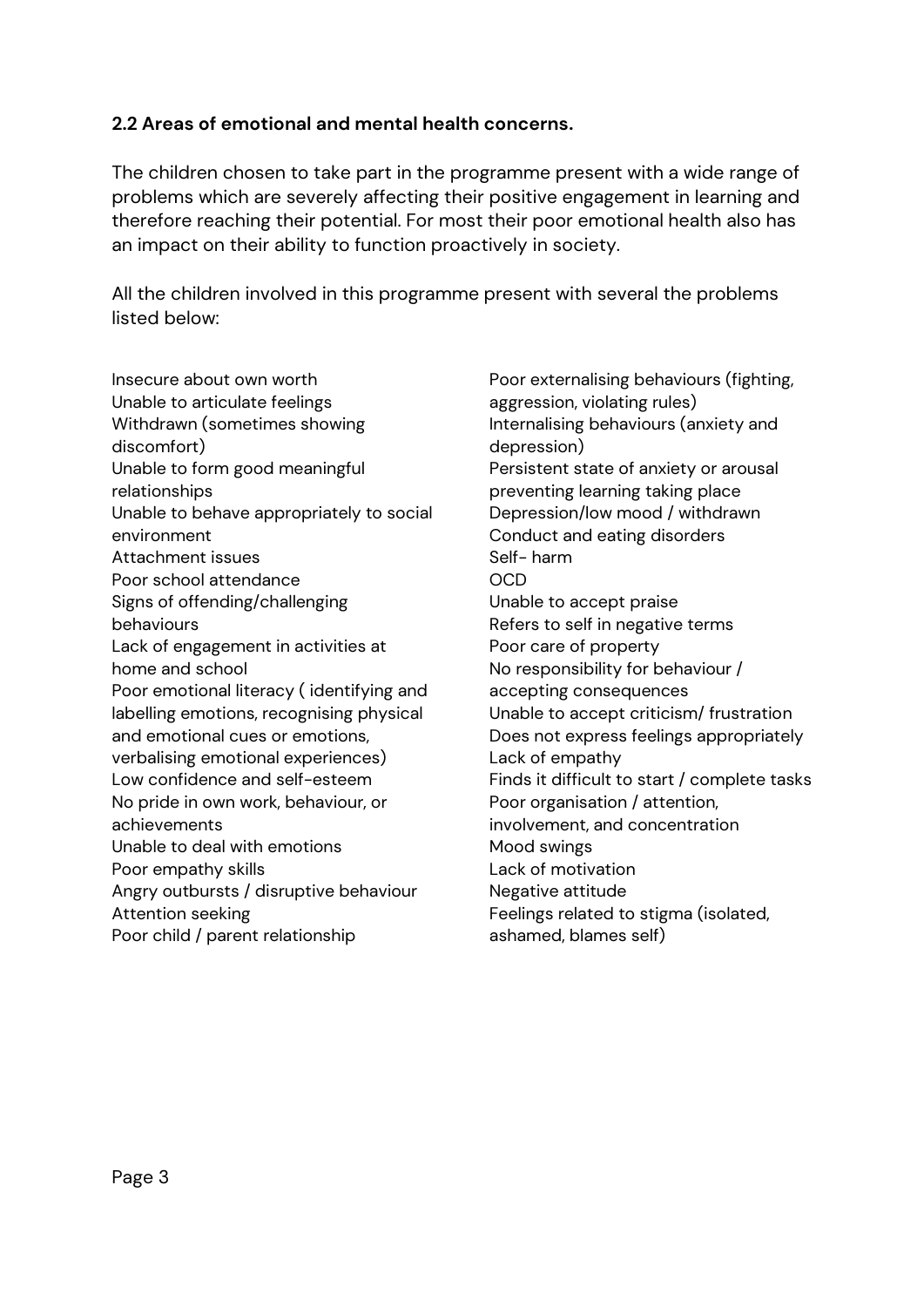#### **2.3 Objectives and outcomes**

Riding for Smiles will determine the desired objectives and outcomes for the programme alongside the head teachers. Once the head teachers have identified the participating children, planning discussions will take place to outline the key issues and needs and how the schools hope that sessions will help.

Once the assessments have been completed at the beginning of the programme further discussions will then be held to determine more specific objectives and outcomes which are related to the assessment results. Achievement targets are then planned with rosettes and certificates presented at the end of each block of sessions. Targets are always set in small achievable steps to foster positivity and build self-esteem.

Below are common objectives and outcomes, though each group will have their own individual set dependent on needs and difficulties.

Development of social skills Increased self-confidence and selfesteem Development of self-worth Improved responsiveness to others Development of self-respect and pride in own achievements and behaviour Development of respect for others and for nature Development of language and communication skills Development of positive relationships with adults and peers

Improved child / parent relationships Reduction of inappropriate behaviour Increased motivation, enthusiasm, positivity, and inspiration Increased ability to deal with uncertainty Reduction of stress and anxiety Development of resilience to challenging situations and environments Development of independence and the ability to work with others Increased positive engagement in activities

#### **2.4 Project Delivery and Strategies**

Due to the complex nature of the problems associated with the children involved Riding for Smiles believes it is vital to believe and adhere to the following six principles:

Children's learning/presentation needs to be understood developmentally. Each group should be offered a safe place to develop. Nurture is important for the development of well-being. Language is a vital means of communication. All behaviours are communication. Transitions are important in children's lives.

Page 4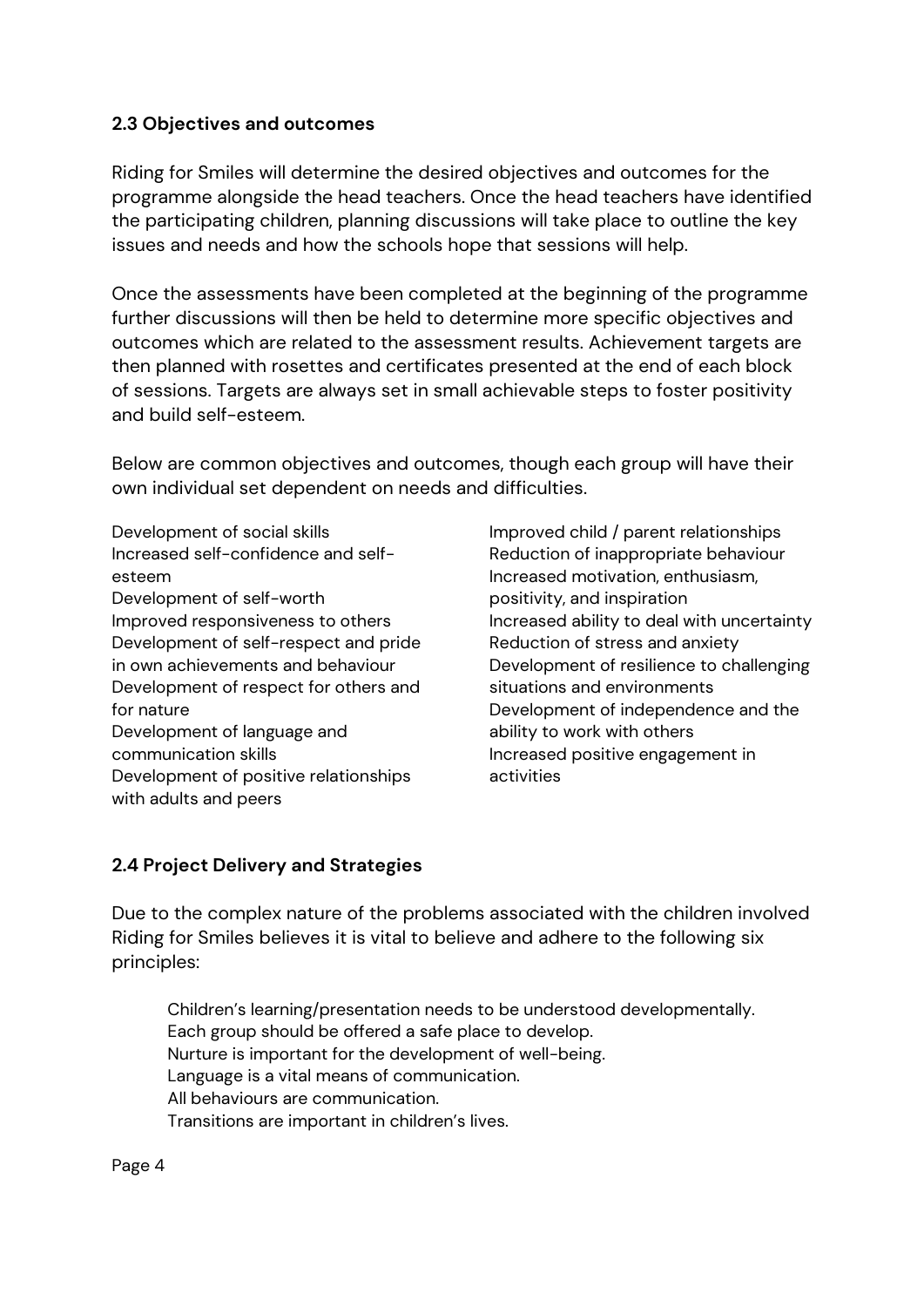The aim of the programme sessions is to provide the children with an enjoyable alternative approach to learning vital social and emotional skills. Riding for Smiles will promote a learning style which uses a powerful combination of visual, physical, and naturalistic ways of learning. The primary activities are riding, and horse related tasks.

A full list of activities is included as appendix A.

These function as a conduit for practising and achieving various social, emotional, physical and language skills. The chance to take part in a special extra-curricular activity, free of charge and otherwise not accessible to the child, acts as a motivator to keep the child engaged. To achieve the best results, however, Riding for Smiles realises the need to adopt a very caring, patient, and nurturing approach to the sessions.

Due to the complex nature of the mental health of these children, sessions are planned to adhere to school nurture group strategies by providing the following:

Consistent explicit and predictable patterns. Nurturing, comforting and affectionate staff. Expectation of behaviours clearly discussed. Providing a safe space where children feel protected and are given some choices and a sense of control.

Riding for Smiles appreciates that many of the children taking part will start very warily and be either withdrawn, apprehensive, defensive or display difficult behaviour., By remaining consistent, firm but caring, the aim is to form positive and trusting relationships with the children. By allowing them to be immersed in an accepting and warm environment, where calmness and care towards humans and animals is observed, any missing or distorted early nurturing experiences can begin to be replaced.

By understanding the emotional issues of each child, Riding for Smiles plans activities around individual needs to enable fulfilment of planned objectives and outcomes. During the session, in all activities, Riding for Smiles staff will proactively model giving examples through actions and speech, and drawing attention to appropriate behaviour, social skills and constructive interaction. Children will be encouraged to take turns, wait patiently, use non-verbal and verbal cues, speak politely, accommodate differences, pay other compliments, have a positive approach, and enjoy celebrating. When observed to be acting in these ways children will be commended and praised.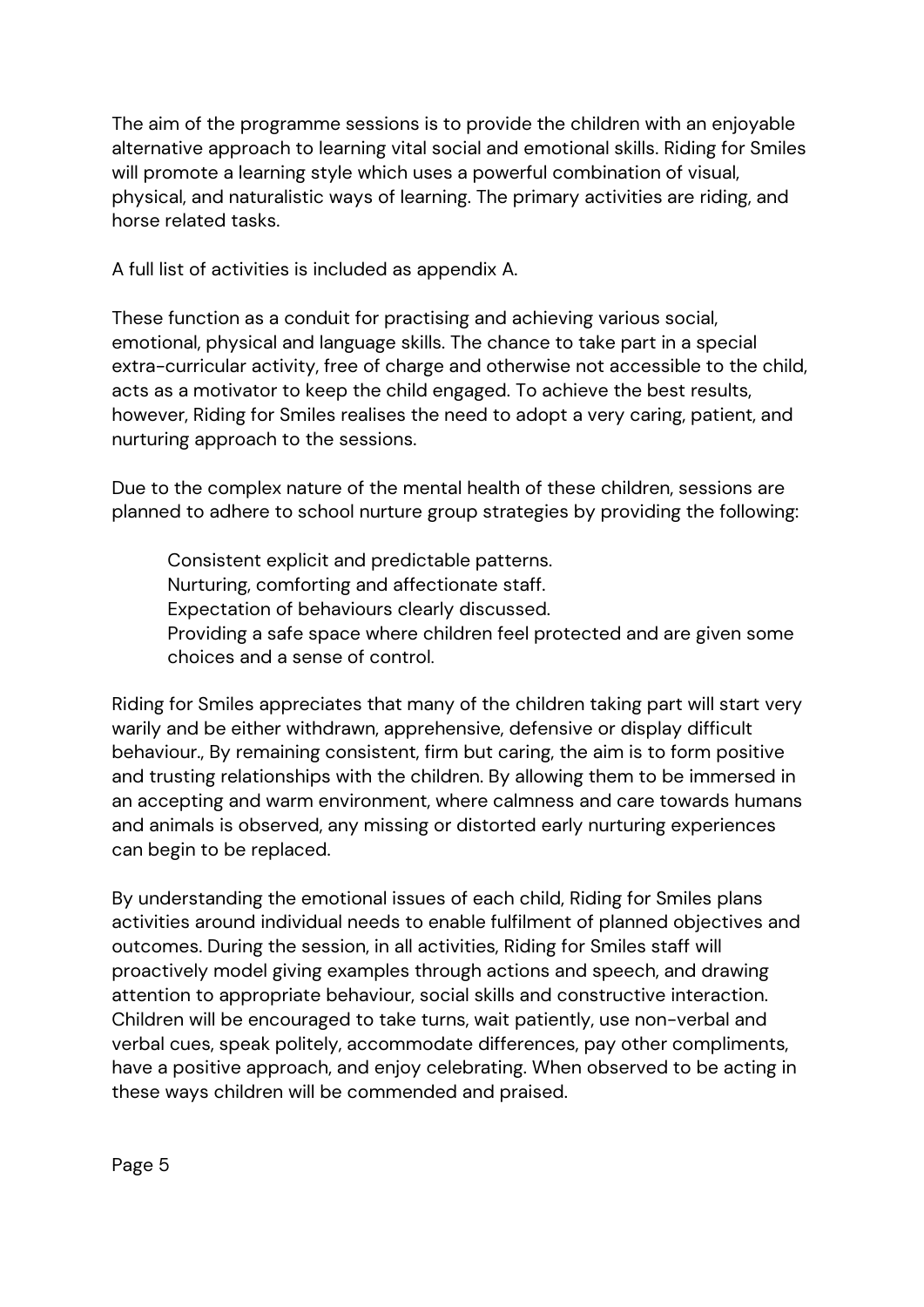To help build each child's feeling of self-worth Riding for Smiles will aim to make them feel valued and part of a group. Group identity is vital to a feeling of belonging and security. To achieve this, the Pupil Voice will be used in planning activities, where everyone can say what they would like to know/learn/take part in, and the goals they want to achieve. In that way they take ownership of their participation and learning. To build interpersonal skills children will be encouraged to help motivate and praise each other.

To help children, build their self-confidence and resilience they will be gently encouraged to try new things out of their comfort zone when they feel ready and to adopt breathing, relaxing, and visualising to reduce anxiety, impulses, and strong emotions. Riding and indeed even being near a horse, is usually something the children have never done before and so fear of being close to large animal is understandable. Riding for Smiles know that often children learn that once they have taken the first step and face their fears, they have a feeling of immense pride and euphoria. At all times, every child will be treated as an individual with their own steps to achievement.

Most of the children understand their own difficulties and frequently voice these. Riding for Smiles' staff will be mindful of the key factors which children state as being important to their own good mental health, such as having a key person to talk to, having a time out space, distraction activities, being included, making, and keeping friends and having smooth transitions. The project sessions will allow for all of these. The physical nature of riding and access to the quiet scenic environment, alongside therapeutic animal contact, will allow the children the opportunity to relax and be away from their worries. Often these children find social interaction difficult and therefore are excluded from groups or have few friends so being part of a project group helps them to feel a sense of belonging and, with adult support, to make friends.

At the beginning, end and throughout the sessions children will be encouraged and helped to express their emotions in an appropriate way by practising and developing emotional vocabulary. They will be asked how they feel about certain activities (worried, scared, excited, apprehensive, ecstatic etc.) and what things would change that feeling. Activities will also be managed to help children empathise with others by recognising their feelings as well as to understand how their own feelings and behaviour impact onto others. Reflection is an important part of discussions with the aim of helping children understand the consequences of actions and to make a positive choice in actions for the wellbeing of themselves and others.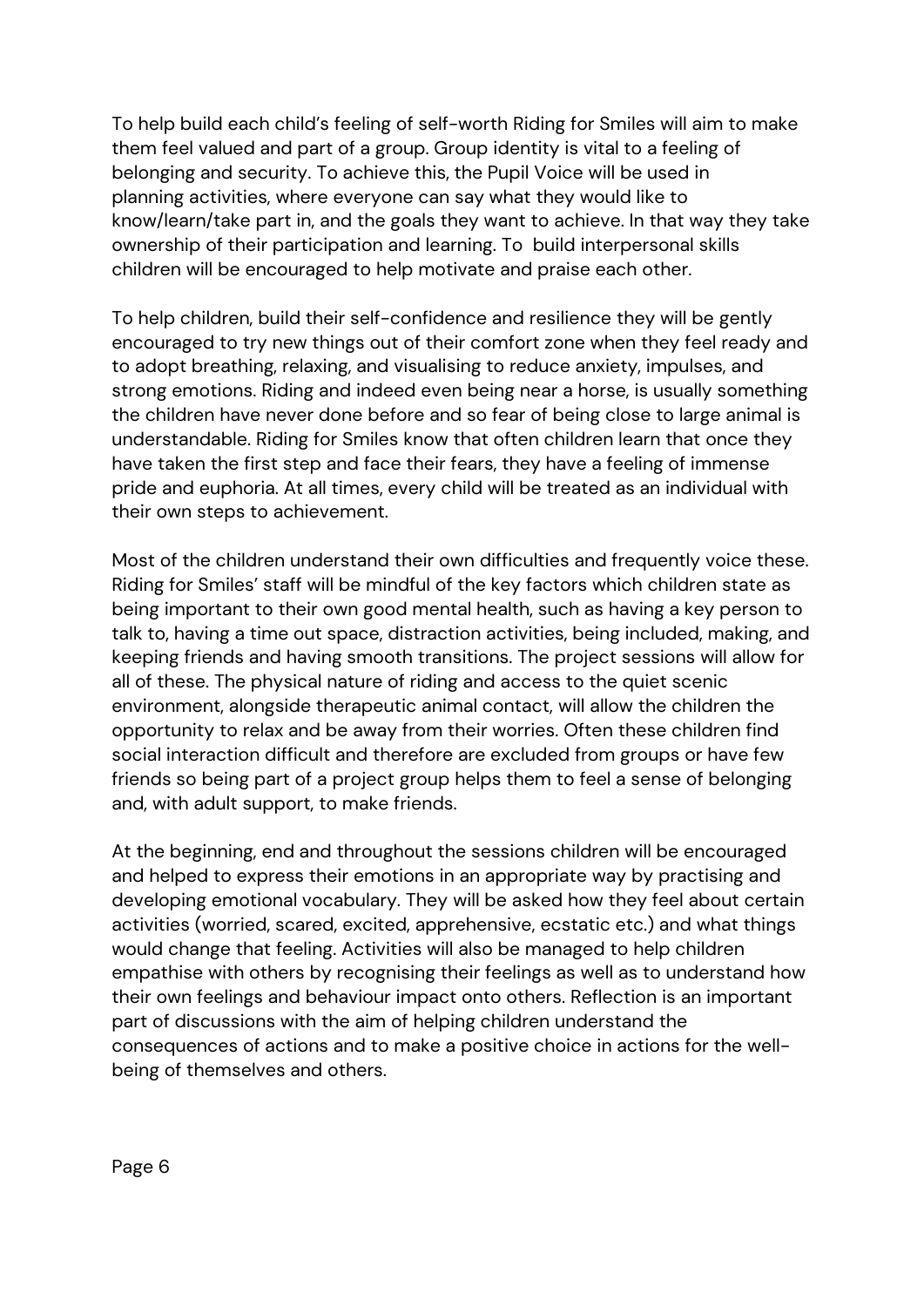Many of the children involved in the project have low self-esteem, a poor selfimage, and negative expectations. Staff will always display a positive attitude and demeanour, talk in a happy tone, and emphasise a "can do" approach and a perceived favourable outcome. Rosettes and certificates will be used as awards on a regular basis to mark achievements, no matter how small, to foster pride and good feelings. Overall, the approach Riding for Smiles will be positive praise, attention, and reward.

The mental health programme will provide:-

- Time and space for relaxation.
- A 'time-out' from stress and worries.
- A safe and relaxing environment giving the opportunity to talk.
- Improved ability to access risks and make sensible informed decisions in dealing with situations.
- Development of physical health and an increase in mental wellbeing.

The Programme will comprise weekly visits to the stables Ideally over a single term. The planning Is to deliver twelve sessions for each child over this time.

## **2.5 Assessments, Monitoring and Evaluation.**

To assess the effectiveness of the Mental Health Programme it was necessary to develop a robust assessment system which can be used by all schools participating, therefore giving a consistent standardised score and comparable scoring system. This will help define the effectiveness of the project when analysing the assessments and documented observations at the end of each block. Furthermore, it will also help to determine useful activities and strategies for desired outcomes and will identify shortfalls, hence helping to improve facilities and provision in the future.

A wide range of materials and information is available from various places, which are concerned with identifying and managing emotional and mental health and well-being, behaviour, and social and physical engagement, including the following:

Derbyshire County Council – "Emotional and Mental Health Toolkit" Derbyshire Clinical Commissioning Group – Qwell Xenzone (Mental Health Toolkit for schools) The Stirling Children Well Being Scale The Warwick – Edinburgh Mental Health well-being scale (Health and quality of life outcomes) MIND "Get Set to Go" Toolkit Boxall Profile Emotional Progress Tracker – KS1 and KS2 (Derbyshire County Council Schools) Mental Health England – Mental first Aider Training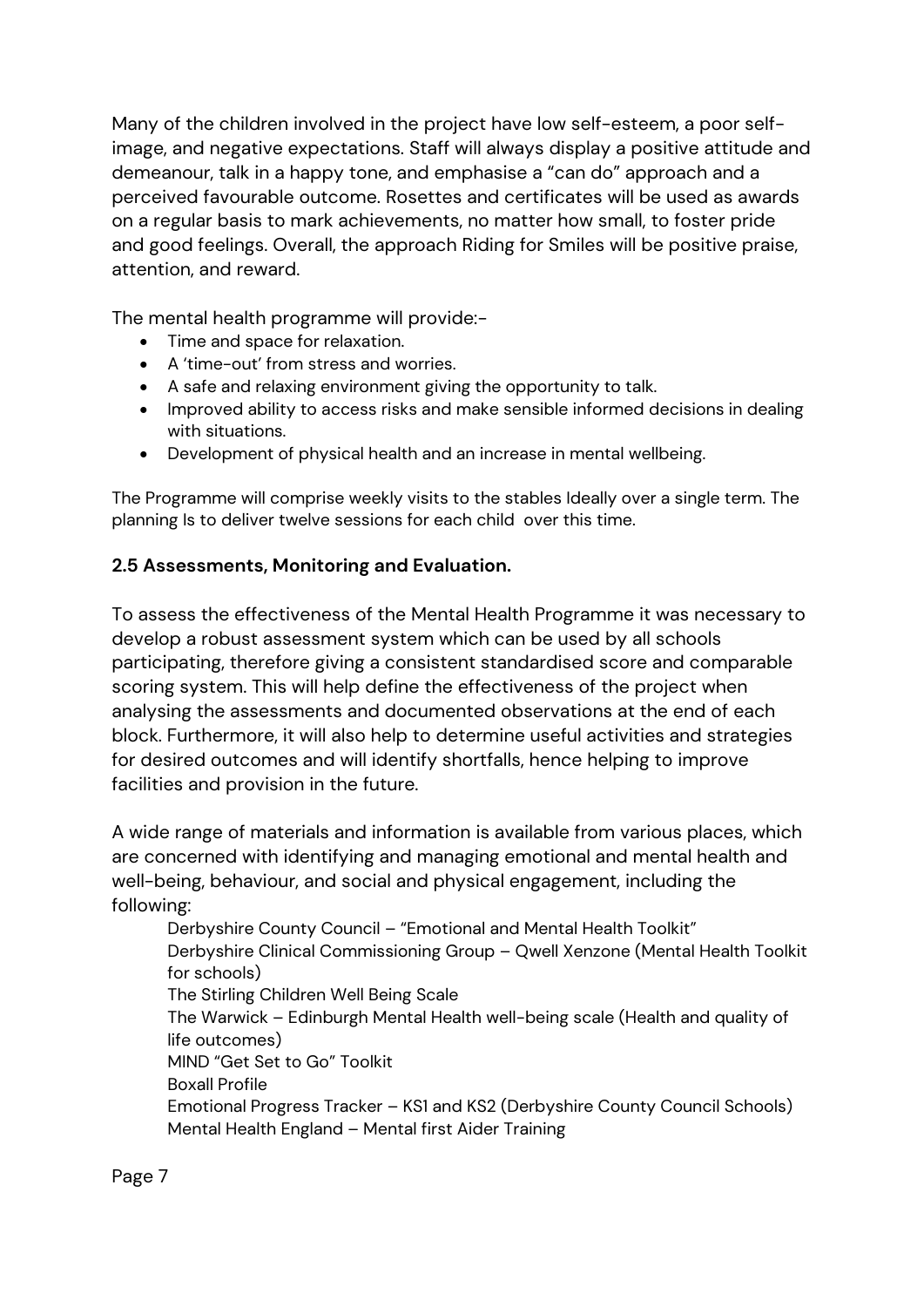The Boxall profile assessment is a standard assessment tool used by schools and will be used with all participating children at the beginning of the project which gives an outline of basic problems and issues faced by the children. This will help identify any useful activities which can be aimed at developing necessary skills or attitudes. Results of these scores and the desired outcomes determined will be discussed with the head teachers at the beginning of the project. This will then be repeated at the end of the project and scores compared.

A pupil questionnaire has been devised which uses information gained from the other material. This will be completed in school at the beginning and end of the project and again scores and answers analysed to ascertain the effectiveness of the project and specific progress made by the children. Riding for Smiles has also produced a simple "riding/activity" questionnaire, along the lines of the MIND "Get Set to Go" questionnaire.

The Boxall Profile is the most popular measurement tool used in schools to identify children's mental health needs and has been highlighted in the Department for Education 2018 "Mental Health and Behaviour in Schools" advice. It will be completed by school staff on each pupil involved before and at the end of the project.

It identifies the levels of skills which children possess to access learning and is in a 2-part check list – Developmental strands and Diagnostic Profile. It helps to set individualised achievable targets which reinforce target behaviour and skills and then tracks progress. In terms of the Mental Health Programme, it will help identify the issues of emotional and behavioural difficulties faced by individual children and show areas of improvement over the period they have been involved in the sessions.

The Boxall Profile consists of a list of statements which give a score which can be compared to standardised emotional literacy scores of "completely functioning" children of similar age. Each section has three descriptive items, which sets individual achievable targets for social and emotional aptitudes. Once these are identified at the beginning of the project these targets are built into the learning outcomes in the riding and horse related sessions and activities employed take these into account.

The Developmental Strand includes aspects of the child's learning development, for example, how they organise their learning and how they internalise controls. Examples of statements in this section include "disengaged," "gives purposeful engagement/attention," "is competent at managing own needs."

Page 8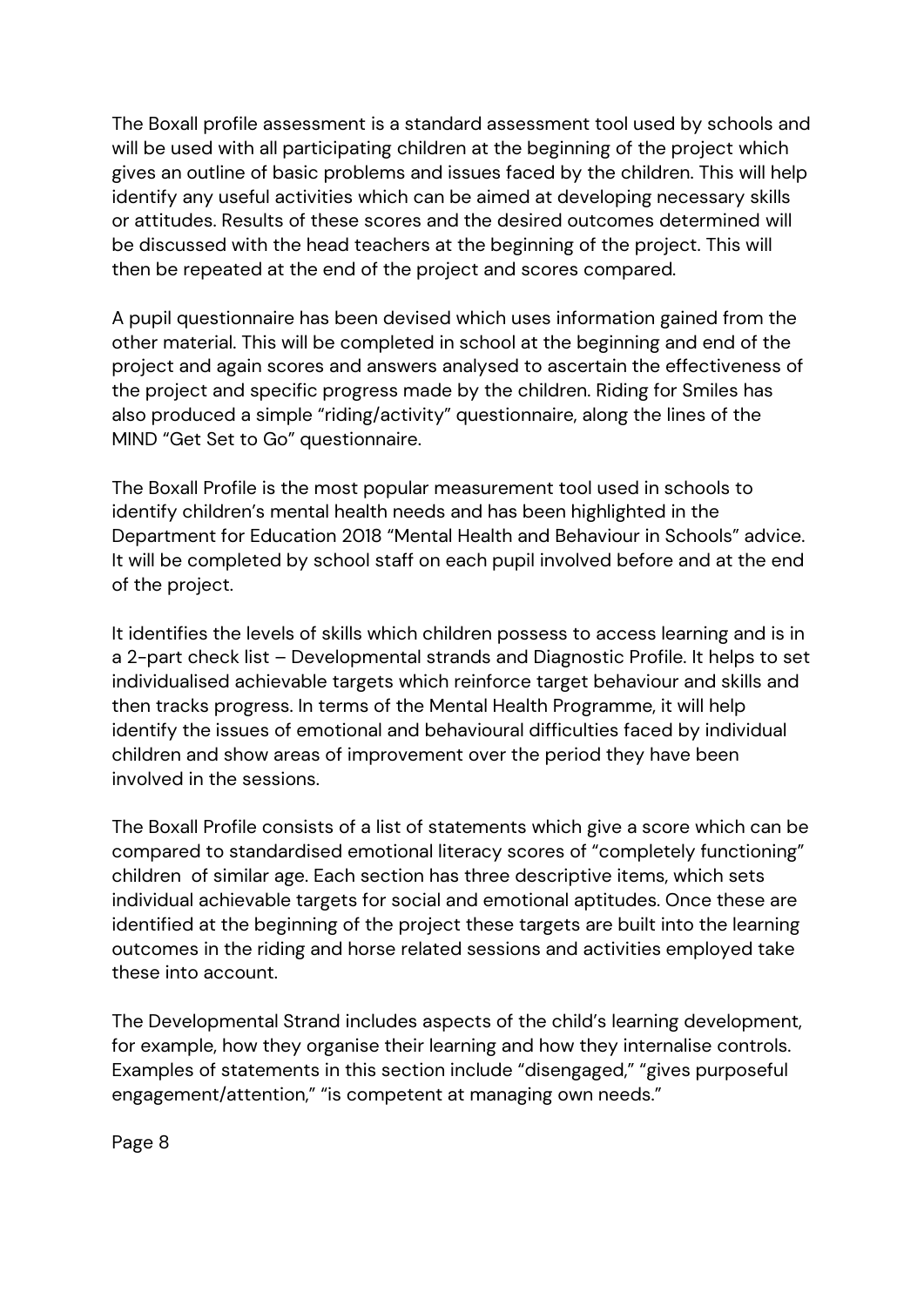The Diagnostic Profile describes behaviours which inhibit or interfere with the child's satisfactory involvement in school such as undeveloped behaviour and unsupported development. These are directly or indirectly the outcome of impaired learning in early years. By identifying such issues, the aim is to focus intervention based on redressing social, emotional, and behavioural difficulties, by patient and supportive interaction. Once these areas have been identified discussion between school staff and Riding for Smiles will take place to outline useful strategies and activities which will help address the issues and assist individual development.

Questionnaires were the subject of lengthy discussions with head teachers on aspects of children's behaviour and presentation which are linked to a form of emotional or mental health problem. It was decided to design a targeted questionnaire which will be completed for each child. A simple grid was designed which identifies all areas of concern and identifying risk factors, in addition to recording the child's own understanding. This will give a quick overall view and a score which we can compare at the beginning and end of the project and help to analyse how the activities have been effective in dealing with their issues. The questionnaire also includes the child's own views consists of statements such as "I have been dealing with problems well," "I've been feeling good about myself," "I've been feeling loved."

A Riding for Smiles questionnaire based on the physical and sporting side of the project has also been designed. These questions on the MIND "Get Set to Go" Toolkit which looks specifically at the link between good mental health and physical/sporting activity. Questions include "How often do you take part in physical /sporting activities each week?" and "Are you confident around horses?" This questionnaire will be completed at the beginning and end of the project and answers analysed to see if there has been any meaningful change in attitude and behaviours. This questionnaire helps us as a charity to evaluate our provision.

Schools administer the Boxall Profile and questionnaires at the beginning and end of the project. Children are not named on the assessment sheets; a coding system is used to allow each child to be identified. All scores will be collated, and assessment /analysis will take place between Riding for Smiles and the head teachers to discuss the findings and involvement of all children. A report on the findings, including any changes deemed necessary for future projects will then be written, and made available to participating bodies.